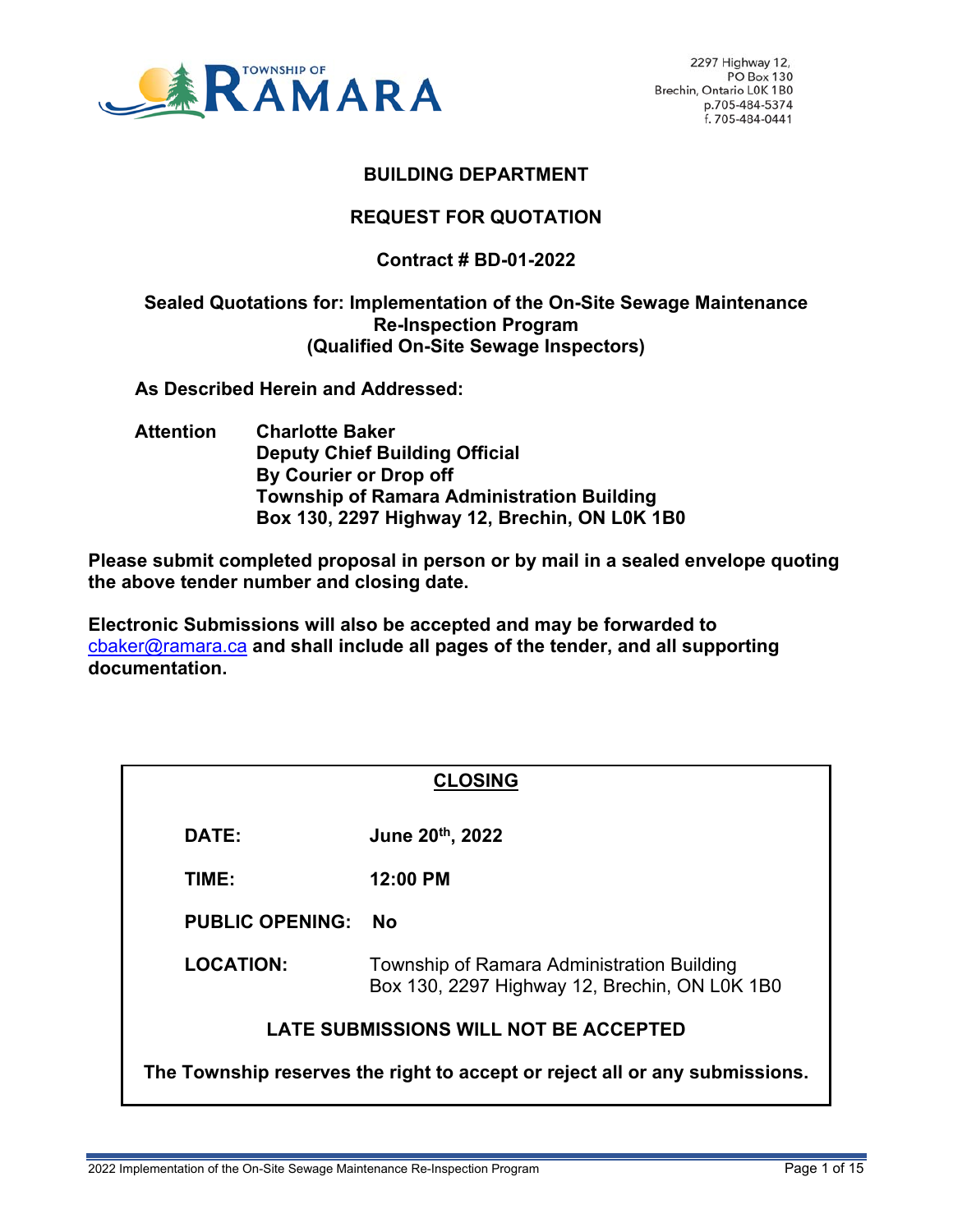# Table of Contents

Item and the contract of the contract of the contract of the contract of the contract of the contract of the contract of the contract of the contract of the contract of the contract of the contract of the contract of the c

| <b>Definitions</b>                           | 3               |
|----------------------------------------------|-----------------|
| Scope                                        | 4               |
| Form of quote                                | 4               |
| Freedom of Information                       | 4               |
| <b>Bribery/Fraud</b>                         | 4               |
| <b>Purchasing Preference</b>                 | 4               |
| Insurance                                    | 4               |
| <b>Workplace Safety and Insurance Board</b>  | 5               |
| Accessibility                                | 6               |
| <b>Health and Safety</b>                     | 6               |
| Payment                                      | 8               |
| Assignment of Contract                       | 8               |
| Specifications                               | 8               |
| <b>Highway Traffic Act</b>                   | 9               |
| Hours of Work                                | 9               |
| <b>Term of Quotation</b>                     | 9               |
| Qualifications                               | 9               |
| <b>Submission Format &amp; Contents</b>      | 9               |
| <b>Tender Document Checklist</b>             | 11              |
| <b>Bidder Information Form</b>               | 12 <sup>2</sup> |
| Schedule I - Service Price                   | 13              |
| Schedule II - Ability and Experience Form    | 14              |
| Declaration of Accessibility Compliance Form | 15              |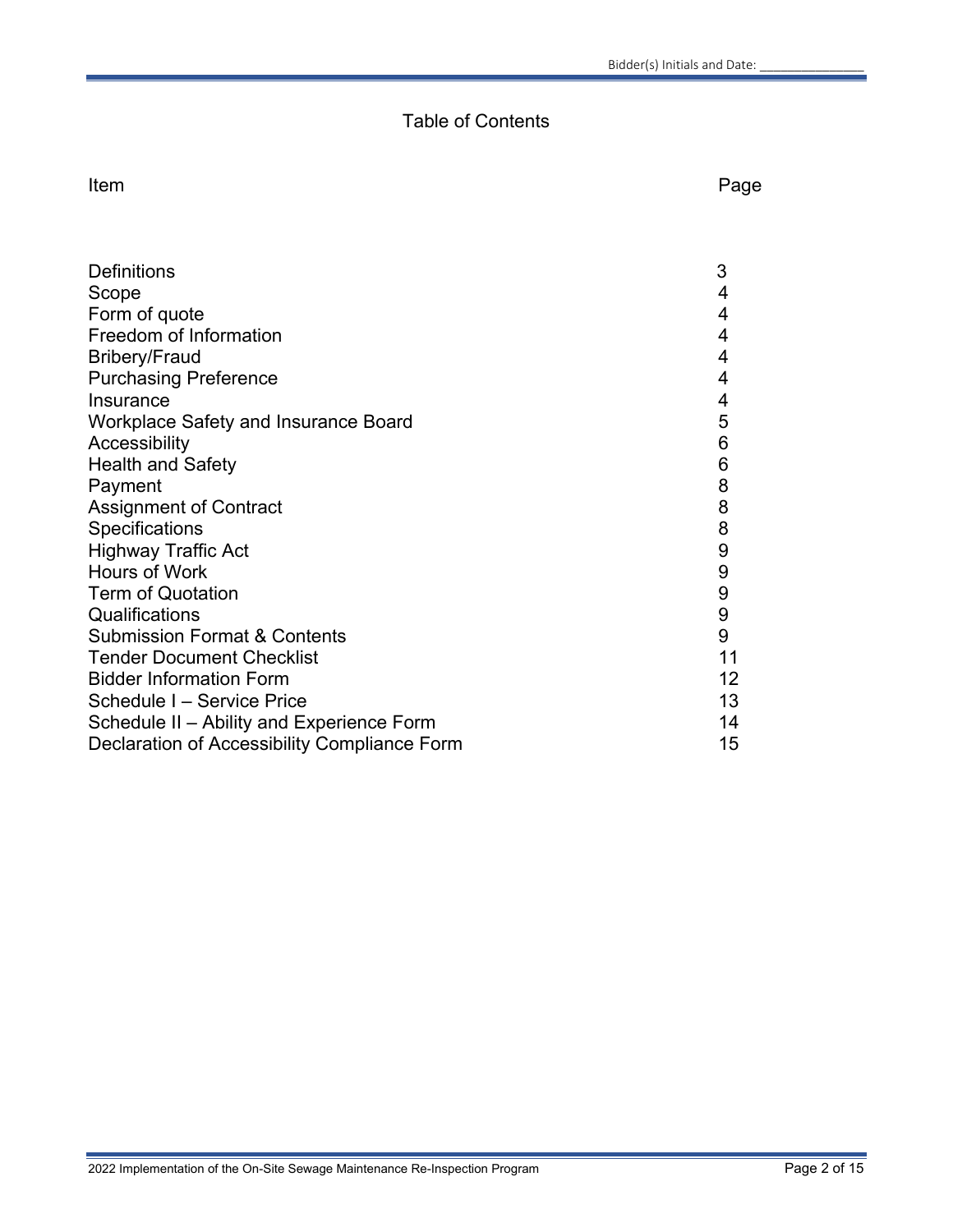# **INSTRUCTIONS TO BIDDERS**

## **i. DEFINITIONS**

The following definitions apply to the interpretation of the Request for Quotation;

- **1. "Bidder"** means a person or entity that is submitting a tender in response to the Tender Process.
- 2. **"Building Code"** means Ontario Regulation 332/12 as amended or as a regulations made under Section 34 of the Building Code Act, which may include a more recent revision or amendment.
- **3. "Constructor"** means the successful person or company engaged in the construction business.
- **4. "Contract"** means an agreement to be signed between the Owner and a successful bidder pursuant to the tender process.
- **5. "Contractor"** means the successful bidder pursuant to the tender process that has extended a contract.
- **6. "Closing Time"** Time and Date of Tenders has the meaning ascribed thereto in section ii of these instructions to bidders.
- 7. **"Maintenance inspection program"** means a program established under clause 7 (1) (b.1) or subsection 34 (2.2) of the Building Code Act.
- **8. "OPS"** means the current Ontario Provincial Standards published by the Ontario Standards organization.
- **9. "Inspector"** means an Inspector appointed under Section 3 of the Act and having jurisdiction for the enforcement of the Building Code Act and the Ontario Building Code.
- **10. "Tender"** means the tender documents issued by the Owner in respect of a specific opportunity and also refers to the documents submitted by a bidder in response to this tender process.
- **11. "Tender Documents"** means the documents listed in section iii of these Instructions to Bidders.
- **12. "Work"** means the work to be performed by a Contractor pursuant to a Contract issued as a result of this tender as described in the Contract Documents and includes, but is not limited to, the work generally described in Section ii of these Instructions to Bidders.
- **13. "Director of Building & Planning"** means `the Director of Building & Planning for the Township of Ramara or such other person, partnership or corporation as may be authorized by the Council to act on their behalf in any particular capacity.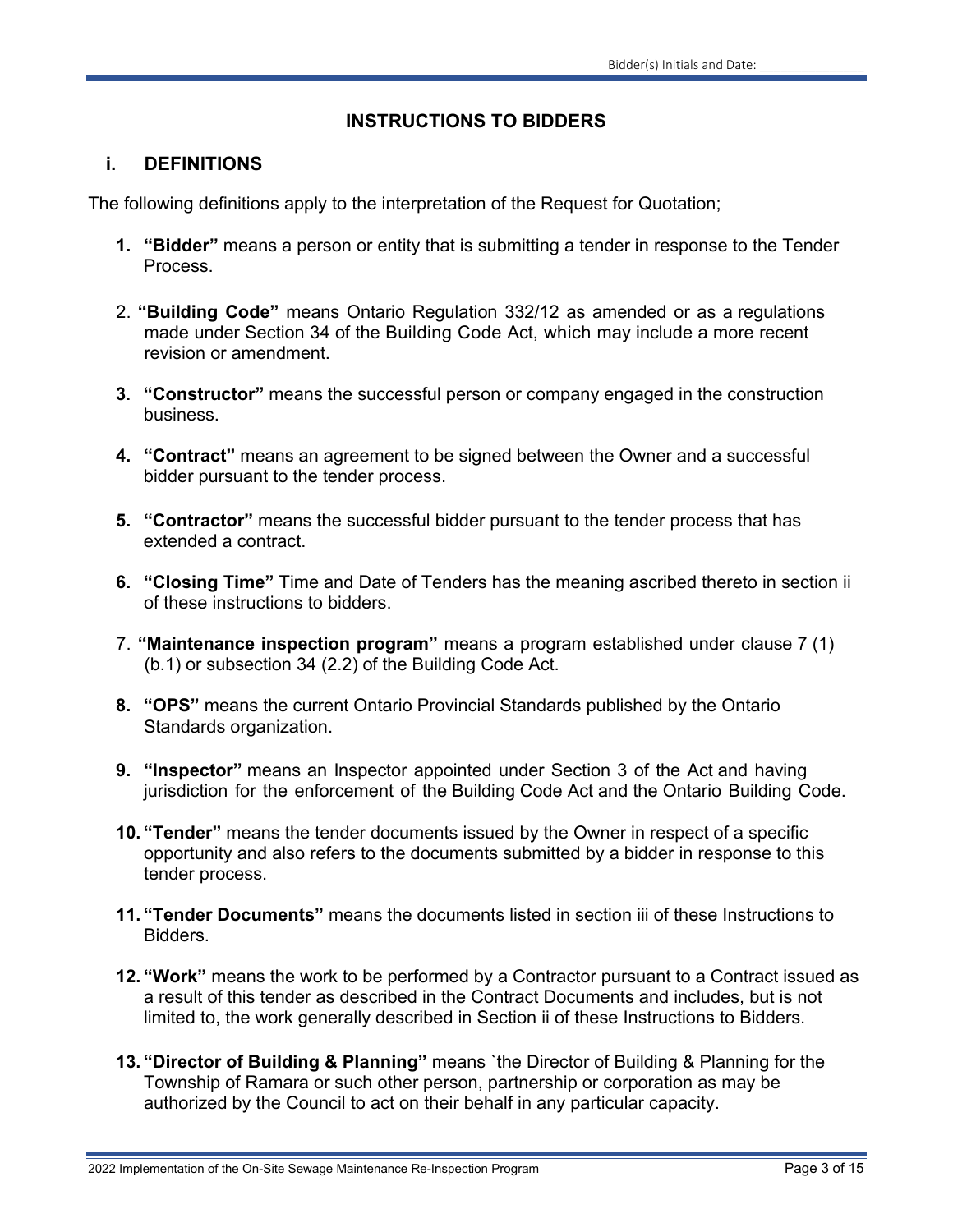#### **ii. GENERAL OVERVIEW**

### **1. SCOPE**

Assume the inspector role of the Mandatory On-Site Sewage Re-Inspection Program and Discretionary On-Site Sewage Re-Inspection Program as outlined in the Building Code Act and Municipal Bylaw #2019.73.

Attend properties, complete a visual inspection as required, record findings on Municipal ARC GIS Collector software.

## **2. FORM OF QUOTE**

All quotations must be on the forms provided, clearly marked with "2022- Implementation of the On-Site Sewage Re-Inspection Program".

#### **3. FREEDOM OF INFORMATION**

All submissions to the Township become the property of the Township and such are subject to the *"Municipal Freedom of Information and Protection of Privacy Act."* 

#### **4. BRIBERY/FRAUD**

Should any bidder or any of their agents give or offer any gratuity or attempt to bribe any employee of The Township, or to commit fraud, the Township shall be at liberty to cancel the prospective bidder's submission or contract.

#### **5. PUCHASING PREFERENCE**

No preference will be given to any business for goods and/or services provided to the Township

#### **6. INSURANCE**

The Successful bidder(s) shall maintain and pay for Comprehensive General Liability Insurance with an insurer acceptable to the Township. The coverage shall include premises and all operations liability to be performed by the bidder. This insurance coverage shall be subject to limits of not less than **Five Million Dollars (\$5,000,000.00)** inclusive **per occurrence** for bodily injury, death and damage to property including loss of use thereof for any one occurrence.

The policy shall include **The Corporation of the Township of Ramara** as an additional insured in respect of all operations performed by or on behalf of the Bidder. The Bidder(s) shall be entirely responsible for the cost of any deductible that is maintained in any insurance document.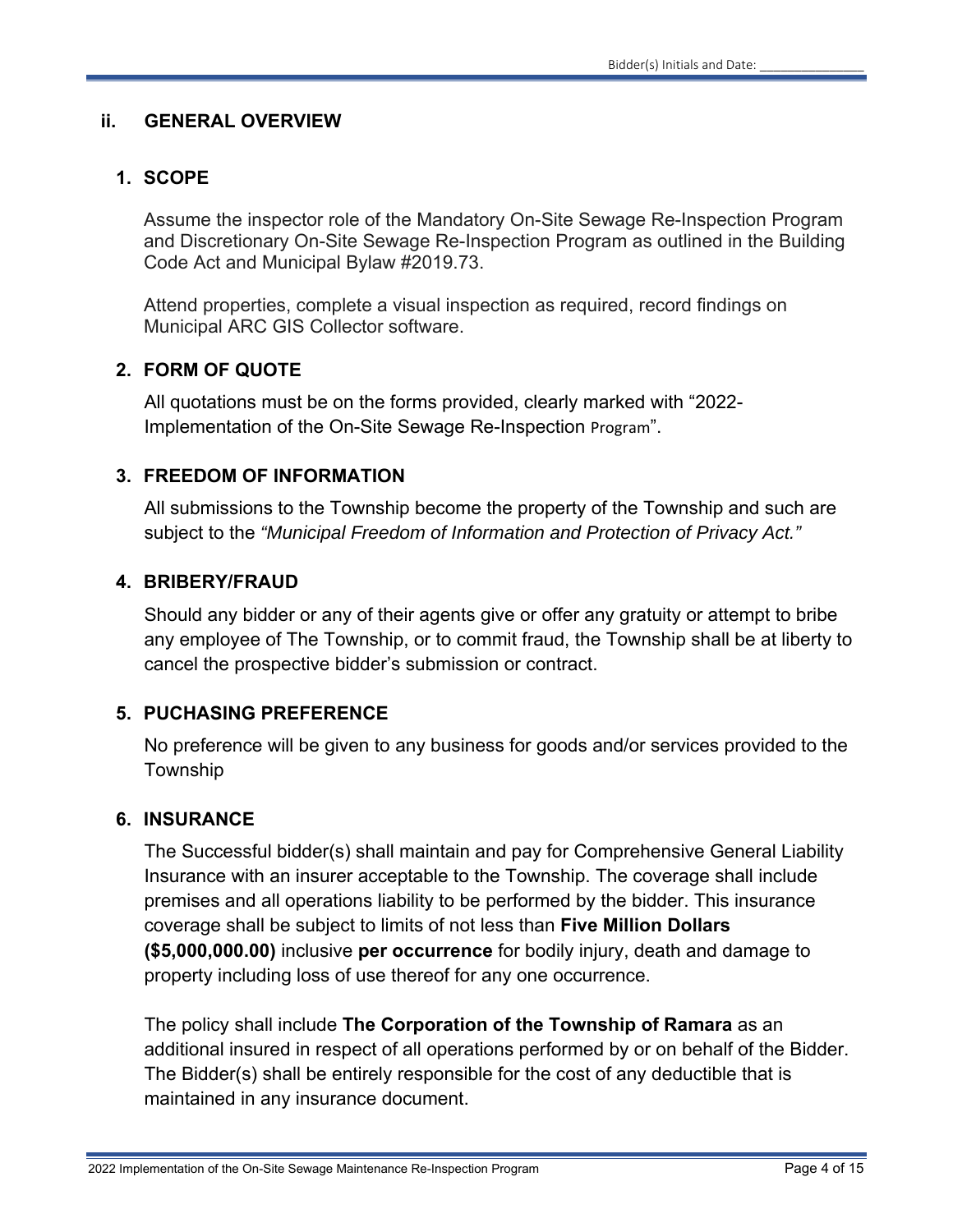The Insurance Policy shall not be altered, canceled or allowed to expire or lapse, without thirty (30) days prior written notice to the Township.

The Liability Insurance shall not contain any exclusion of limitations in respect of shoring, underpinning, rising or demolition of any building or structure, pile driving, caisson work, collapse of any structure or land from any cause.

Where applicable the bidder(s) shall carry standard automobile and non-owned automobile liability insurance and shall protect them against all liability arising out of the use of owned or leased vehicles, used by the Bidder(s), its employees or agents. The limits of the liability for both owned and non-owned vehicles shall not be less than **Two Million Dollars (\$2,000,000.00)** per occurrence.

# **7. WORKPLACE SAFETY AND INSURANCE BOARD (WSIB)**

The successful bidder(s) shall supply a Certificate from the Workplace Safety and Insurance Board prior to the start of the contract indicating that all of the assessments the bidder(s) or subcontractor(s) is liable to pay under *Worker's Safety Insurance Board Act* or successor legislation have been paid and they are in good standing with the Board.

Effective January 1 2013, Bill 119 legislates that all Contractors and Sub-Contractors categorized under class G: construction, shall have WSIB account and clearance coverage prior to commencing any contract.

Alternatively, if the successful Bidder(s) is an Independent Operator and is not categorized under Class G: Construction, the Bidder(s) shall submit a letter, from the WSIB, confirming that s/he has Independent Operator Status under the WSIB Act for work to be carried out for the Township of Ramara. If the Bidder(s) does not have Independent Operator Status, the Bidder shall;

- I. Complete an Independent Operator Status Questionnaire upon being awarded the contract; and,
- II. Fund all costs associated with any appeal of a determination by WSIB that the Bidder is not an Independent Operator; and,
- III. Provide proof of Employer's Liability Insurance (provided either by WSIB or the Contractor's insurance provider.

The Bidder(s) acknowledges and agrees that the Township is not hiring an employee(s) to perform the work associated with this Tender. As such the Township reserves the right to terminate all Contracts associated with this Tender if all appeals have been exhausted and the bidder(s) are determined by WSIB or court or tribunal of competent jurisdiction to be an employee. Any and all monies to be paid to the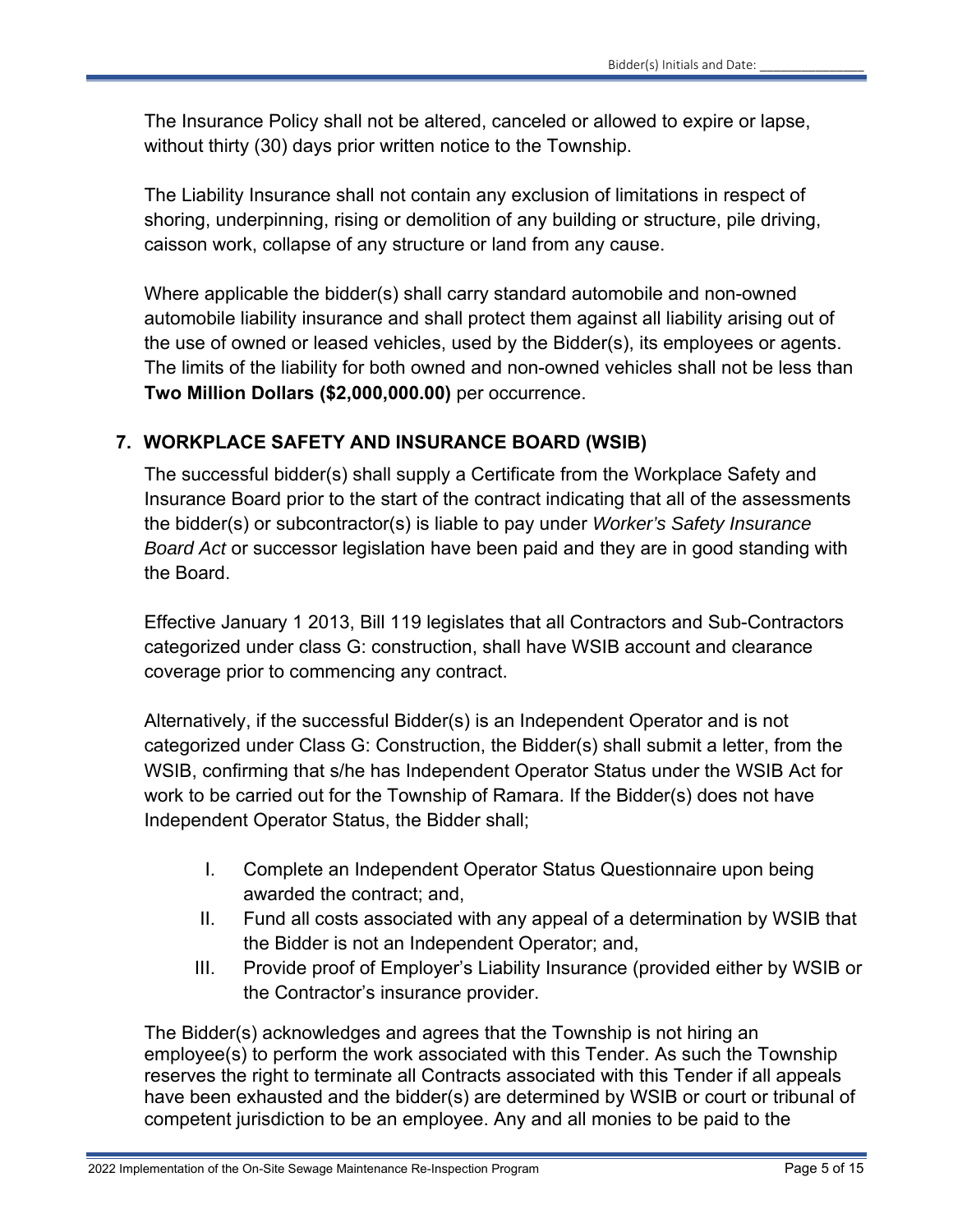bidder(s) shall be returned regardless of the extent of work that has been completed to that point, and all material and documents associated with the Tender, as well as Township property, shall be returned to the Township. The bidder(s) acknowledges and agrees that any work completed to the date the appeal process has been completed, and an unfavorable determination is made will be provided to the Township for free and without any expectation of compensation. The risk associated with completing any work while there is an appeal process underway is entirely born by the bidder(s).

# **8. ACCESSIBILTY**

The Bidder(s) shall comply with the provisions of the *Accessibility for Ontarians with Disabilities Act* 2005, S.O. 2005, chapter 11 and the Regulations with regard to provision of the goods and/or services contemplated herein, including, without limitation, section 6 of Ontario Regulation 429/07, Accessibility Standards for Customer Service, as amended. The Bidder(s), when applicable, shall ensure that its employees, agents, volunteers and representatives receive training regarding the provision of the goods and services to person with disabilities. The Bidder(s) acknowledges that the Corporation of the Township of Ramara, in deciding to purchase goods or services through its procurement process, is required to consider the accessibility for persons with disabilities, when applicable and practical to do so.

# **9. HEALTH & SAFETY**

All work performed under this contract must be carried out in accordance with the terms and conditions of the Ontario Occupational Health and Safety Act (OHSA or the Act), applicable Regulations, applicable standards, and other applicable legal requirements.

Unless otherwise stated, the successful bidder, for the purposes of the Act, shall be designated as the 'Constructor' for this project. The constructor has complete control of the work on behalf of the Township and is responsible for regulatory compliance and safe work procedures on the job site.

Any requirement for a Notice of Project to be submitted to the Ministry of Labour (MOL) is the sole responsibility of the constructor.

The Constructor further acknowledges and agrees that any breach or breaches of the Occupational Health and Safety Act, applicable Regulations, Standards, Environmental Protection Act, other legal requirements ,and/or their own Health & Safety Policies and Procedures whether by the Constructor or any of its subcontractors may result in:

- The termination of the contract.
- The immediate removal of the Constructor and/or sub-contractor's equipment from the site,
- The forfeiture of all sums owing the constructor/or sub-contractor by the Township Of Ramara

The Constructor's health and safety responsibilities will include the following: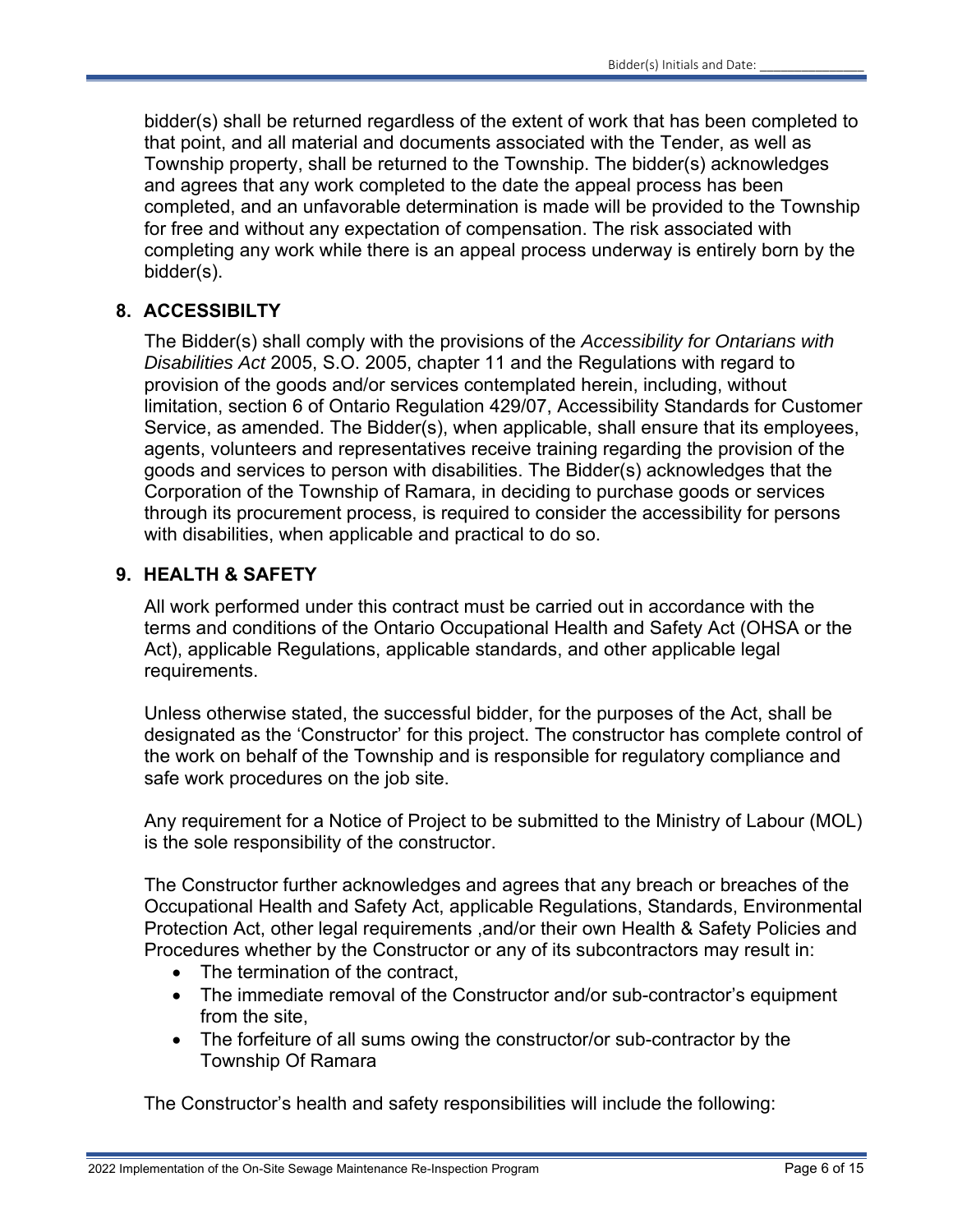- where hazardous materials, physical agents and/or designated substances are used in the performance of the required work, the successful bidder shall ensure that the requirements of the Occupational Health and Safety Act, applicable Regulations and environmental requirements are complied with,
- ensure workers are aware of the hazardous substances that may be in used at the workplace,
- ensure workers are provided with and wear the appropriate personal protective equipment required for the area when engineering controls aren't practicable,
- demonstrate the establishment and maintenance of health and safety program, with objectives and standards and will provide qualified workers and meet all applicable legislation,
- The Constructor acknowledges that they are familiar with the Occupational Health and Safety Act, applicable Regulations, applicable Standards and other legal requirements that applies to the work being conducted,
- The Contractor covenants and agrees to observe strictly and faithfully the provisions of the Occupational Health and Safety Act, applicable Regulations, and rules circulated there under together with the Constructor's Health and Safety Policies and Procedures.
- The Constructor agrees to indemnify and save the Township of Ramara harmless for damages or fines arising from any breach or breaches of the said Occupational Health and Safety Act and other applicable legal requirements.
- The Constructor agrees to have a competent supervisor on site at all times when work is in progress, and that this supervisor enforces safe work practices.
- The Constructor shall allow access to the work site on demand to representatives of the Township of Ramara to inspect work sites.
- The Constructor agrees that any damages or fines that may be assessed against the Township of Ramara by reason of a breach or breaches of the Occupational Health and Safety Act and applicable Regulations by the Constructor or any of its sub-contractors will entitle the Township of Ramara to off-set the damages so assessed against any monies that the Township of Ramara may from time to time owe the Constructor under this contract or under any other contract whatsoever.
- Where any portion of the work or services in this Contract is contracted to a sub-contractor, the Constructor agrees that the provisions of this section (**09. Health & Safety**) will apply to the subcontractor and the Constructor will enforce said provisions.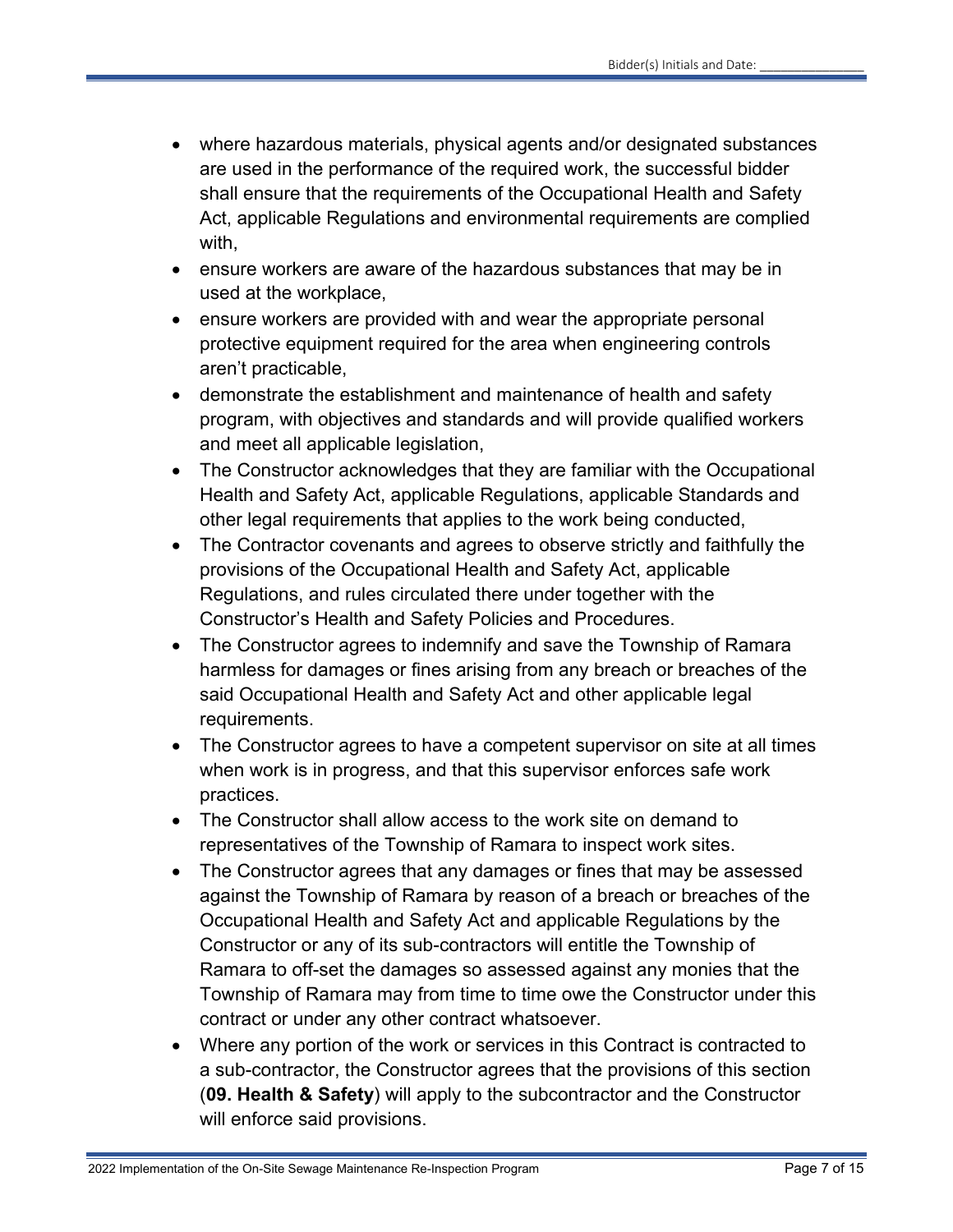• The Township of Ramara may consider previous OHSA violations as grounds for rejection and the Township of Ramara may terminate any contract arising from this document if the Bidder is continuously in violation of OHSA requirements.

Proof of the above may be required by the Township at any time from tendering to project completion.

## **10. PAYMENT**

Payment at the quoted price shall be paid upon submission of a monthly invoice after completion, for the supply of all labor, equipment and materials necessary to complete the work to the satisfaction of the Director of Building & Planning.

## **11. ASSIGNMENT OF CONTRACT**

The successful Bidder(s) shall not assign transfer, convoy, sublet or otherwise dispose of this contract or his/her right, title or interest therein, or his/her power to execute such contract, to any other person, company or City, without the previous consent, in writing, of the Township's officials, which consent shall not be unreasonably withheld.

## **12. SPECIFICATIONS**

The qualified inspector will undertake a visual inspection on properties within the On-Site Sewage Maintenance Re-Inspection, approximately 970 properties need to be inspected this year (2022), the visual inspection will include;

- Type and number of buildings on the property
- Type of system being used (i.e. privy, grey water, holding tank or leaching bed)
- Evidence of sewage effluent ponding, odour or unusually green/ thick grass growing on or around the tile bed
- Ensuring surface water or groundwater flows away the sewage system
- Erosion of top soil causing parts of the system to be exposed
- If trees or other vegetation has grown on the tile bed
- Any cracked damaged or broken components of tank, alarms, or privy construction/setbacks
- Location of the components of the septic system (tank, pump chamber, alarm and bed)
- Ensure there is no driving, parking, structures or pools on the system.
- The number of sewage systems on the property.

The inspection notes need be entered on the Municipal ARC GIS software. Any failed systems will be indicated and reported to the Director of Building & Planning Services.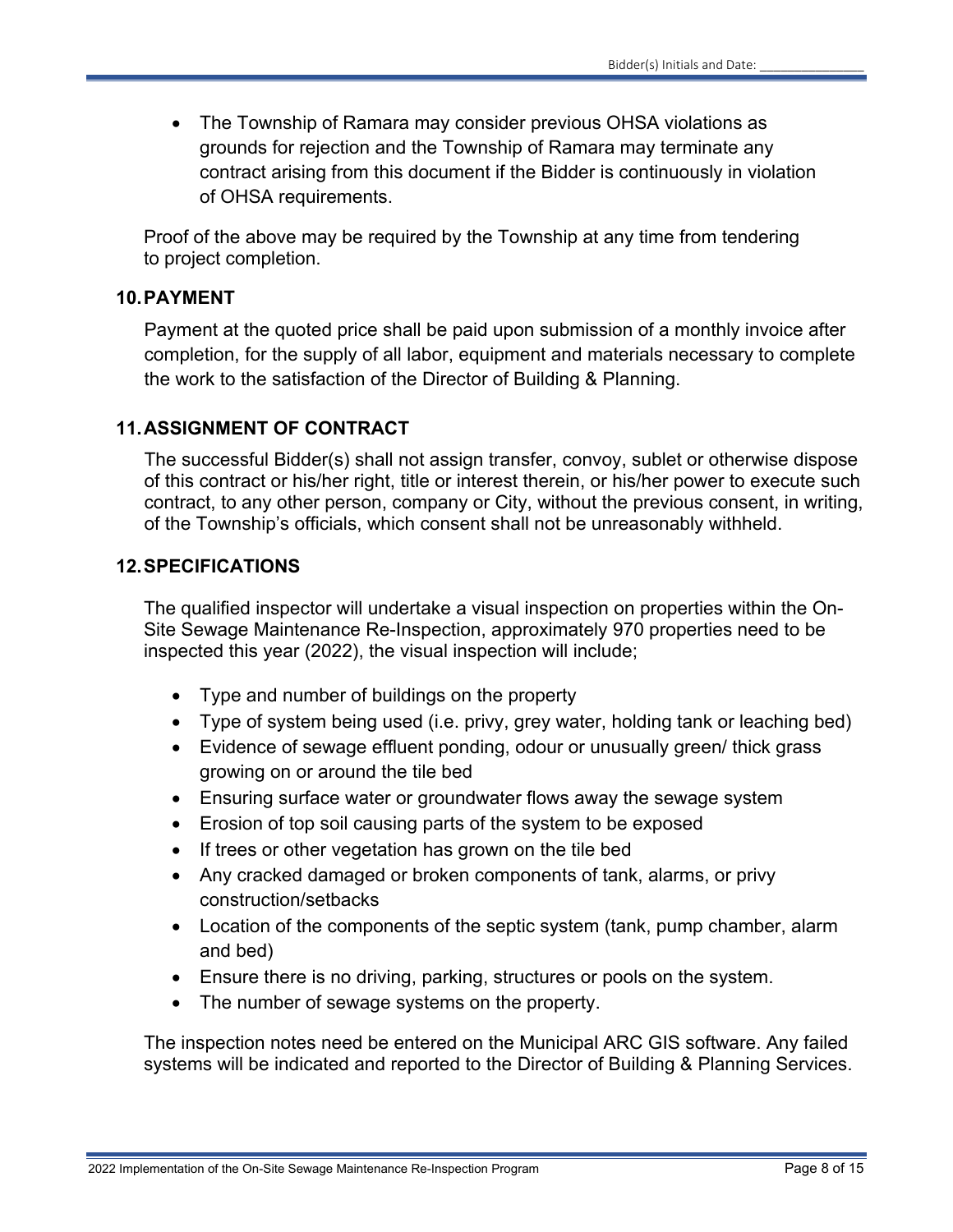The Qualified inspector will be required to supply their own means of transportation and equipment to conduct the inspections. In addition, shall wear all required PPE at all time when conducting inspections on behalf of the Township of Ramara.

## **13. HIGHWAY TRAFFIC ACT**

The Bidder(s) of any equipment being used under hire by the Township shall be responsible to ensure the equipment is in full compliance of all statues of the Highway Traffic Act, R.S.O. 1990.

# **14. HOURS OF WORK**

The inspection shall take place between Monday and Friday between the hours of 9:00 am and 4:30 pm.

#### **15. TERM OF QUOTATION**

The term of this quotation will be for the period of five (5) months commencing July 1st 2022 to December 31st, 2022.

#### **16. QUALIFICATIONS**

The successful Bidder shall be a company qualified under Part 8 – On-Site Sewage Systems of the Ontario Building Code and currently registered under the Ministry of Housing, quarts system for Part 8 – On-Site Sewage Systems.

# **17. SUBMISSION FORMAT & CONTENTS**

#### **17.1 GENERAL FORMAT OF SUBMISSION**

The Township **will not** accept any other format of the Schedule I's service provided other than that provided within this Request for Quotation. Where an hourly rate is requested, the Township will not accept a daily rate, weekly rate, monthly rate, etc. **Failure to complete Schedule I as stipulated will result in disqualification of the bid submission.**

#### **17.2 CONTENTS OF SUBMISSION**

The Request for Quotation response submission should include the following information only and shall be submitted in the same sequence provided:

- **I. Completed Bidder Information Form**
- **II. Provide all mandatory information as requested within Schedule I**
- **III. Ensure Schedule I is initialed and dated.**
- **IV. Health and Safety**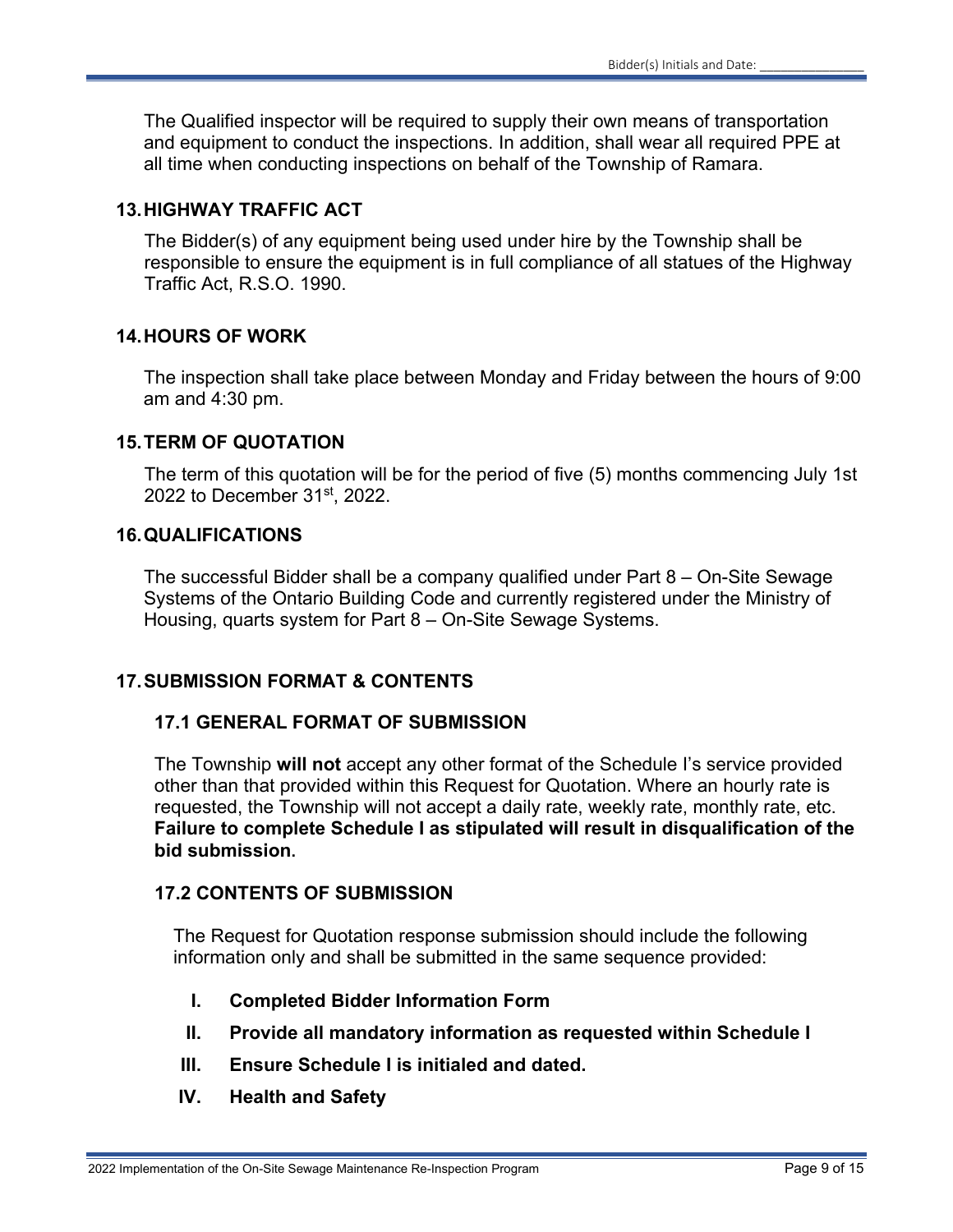- a. Provide a current and valid certificate of clearance from WSIB
- b. Provide a completed Declaration of Accessibility Compliance form.
- **V. Insurance.**
- **VI. Completed Schedule II Ability and Experience Form**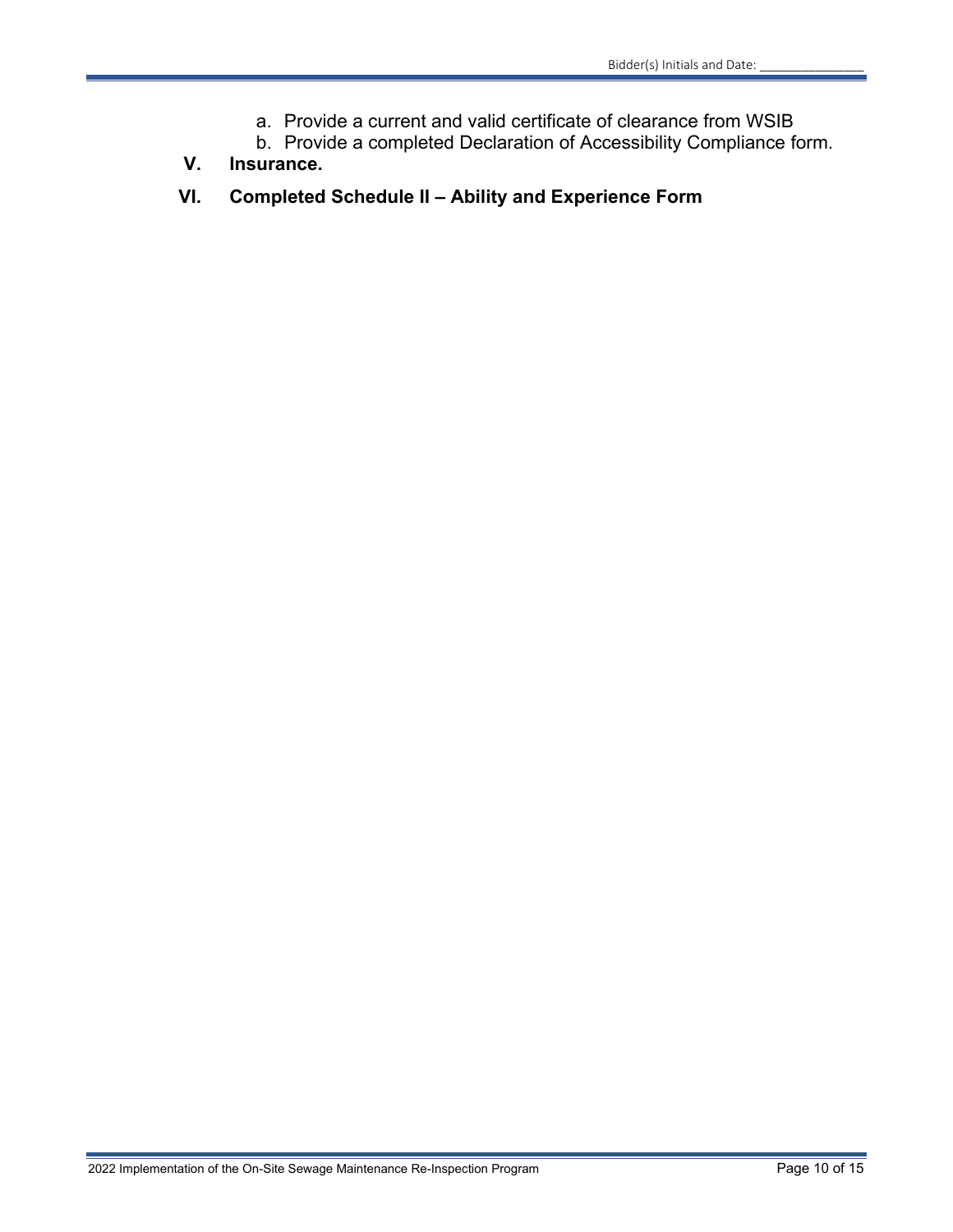# **TENDER DOCUMENTS**

# **QUOTATION FORM**

# **THE CORPORATION OF THE TOWNSHIP OF RAMARA**

# **Implementation of the On-Site Sewage Re-Inspection Program**

**DOCUMENTS TO BE ENCLOSED WITH THIS FORM INCLUDING BUT NOT LIMITED TO:** 

- o **Bidder Information Form**
- o **Health & Safety Information**
- o **Insurance Information**
- o **Schedule I Service Price**
- o **Schedule II Ability and Experience Form**
- o **Declaration of Accessibility Compliance Form**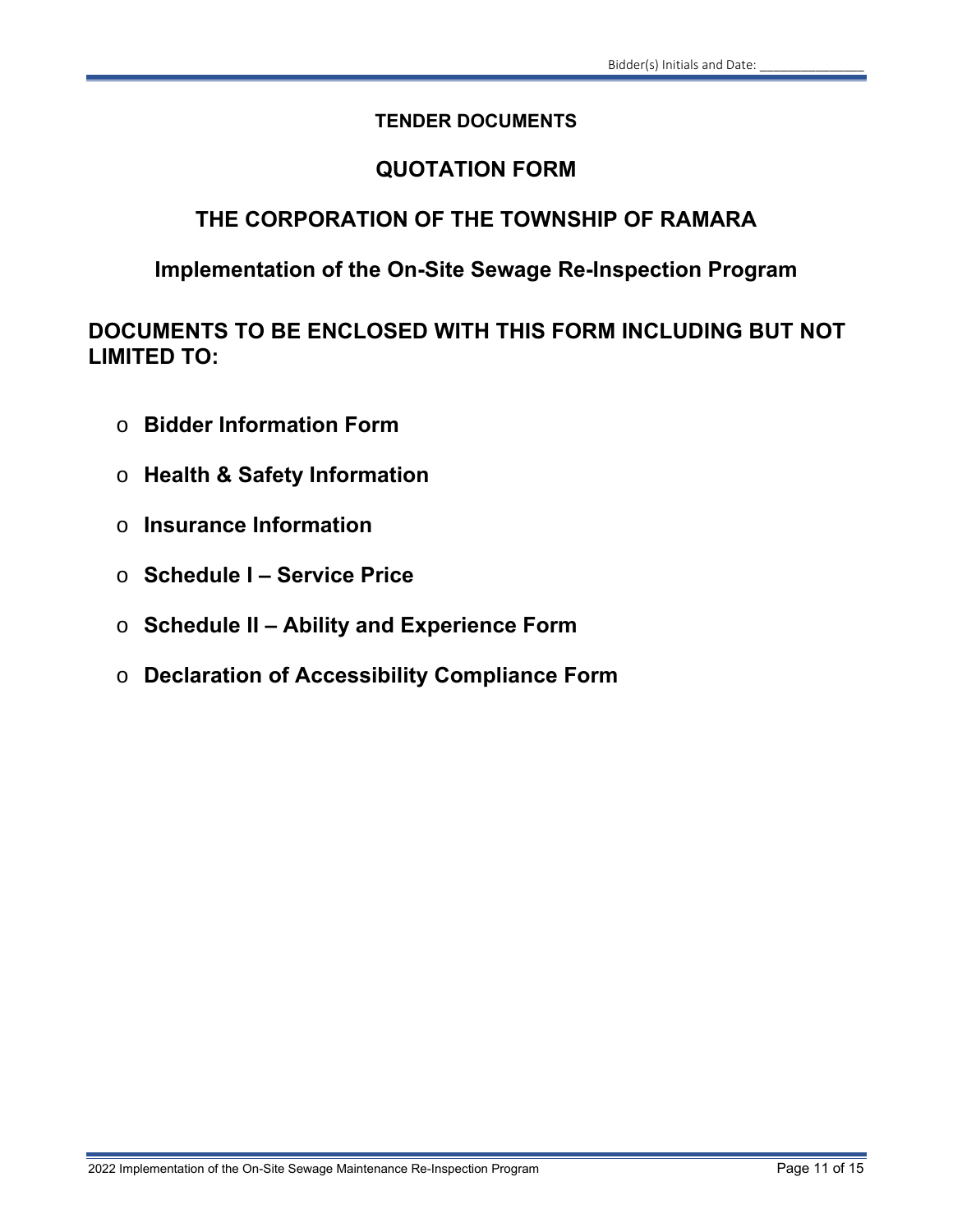#### **BIDDER INFORMATION FORM**

# **BIDDERS MUST COMPLETE THIS FORM AND INCLUDE WITH THEIR SUBMISSION PLEASE ENSURE ALL INFORMATION IS LEGIBLE.**

| <b>Company Name</b>                               |  |
|---------------------------------------------------|--|
| <b>Bidder's Main Contact</b><br><b>Individual</b> |  |
| <b>Address (Including postal</b><br>code)         |  |
| <b>BCIN#</b>                                      |  |
| Phone#                                            |  |
| <b>E-Mail Address</b>                             |  |
| Website                                           |  |
| <b>HST Account #</b>                              |  |

# **I CERTIFY THAT ALL PRICES IN SCHEDULE I CONSTITUTE THE OFFICIAL QUOTATION BID**

**NAME: \_\_\_\_\_\_\_\_\_\_\_\_\_\_\_\_\_\_\_\_\_\_\_\_\_\_\_\_\_\_\_\_\_\_\_\_\_\_\_\_\_\_\_\_\_\_\_\_\_\_\_\_\_\_\_\_\_\_\_\_\_\_\_\_\_\_ (PRINT)** 

**AUTHORIZED SIGNATURE: \_\_\_\_\_\_\_\_\_\_\_\_\_\_\_\_\_\_\_\_\_\_\_\_\_\_\_\_\_\_\_\_\_\_\_\_\_\_\_\_\_\_\_\_\_\_\_\_\_** 

**DATE: \_\_\_\_\_\_\_\_\_\_\_\_\_\_\_\_\_\_\_\_\_\_\_\_\_\_\_\_\_\_\_\_\_\_\_\_\_\_\_\_\_\_\_\_\_\_\_\_\_\_\_\_\_\_\_\_\_\_\_\_\_\_\_\_\_\_\_**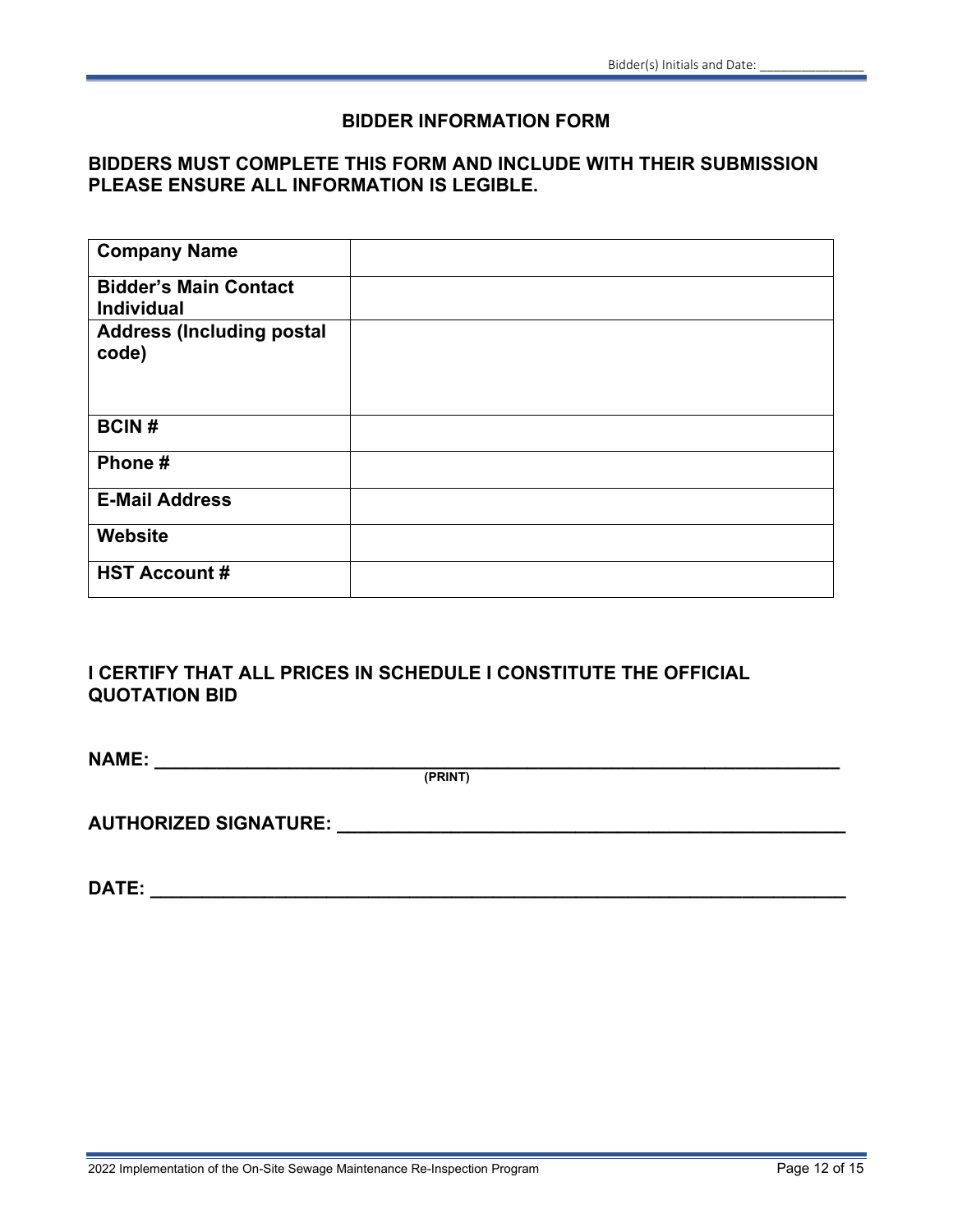#### **SCHEDULE I – SERVICE PRICE**

The total bid price shall be all inclusive with H.S.T. extra

Please provide a Per Property Rate to undertake a visual inspection on approximately 970 properties within the 2022 On-Site Sewage Maintenance Re-Inspection in the Township of Ramara.

| Per Property Inspection Rate |  |
|------------------------------|--|
|------------------------------|--|

TOTAL BID (in writing) \$

(Total of Inspection rate x 970 Properties)

Quotation price shall be good until December 31st 2022.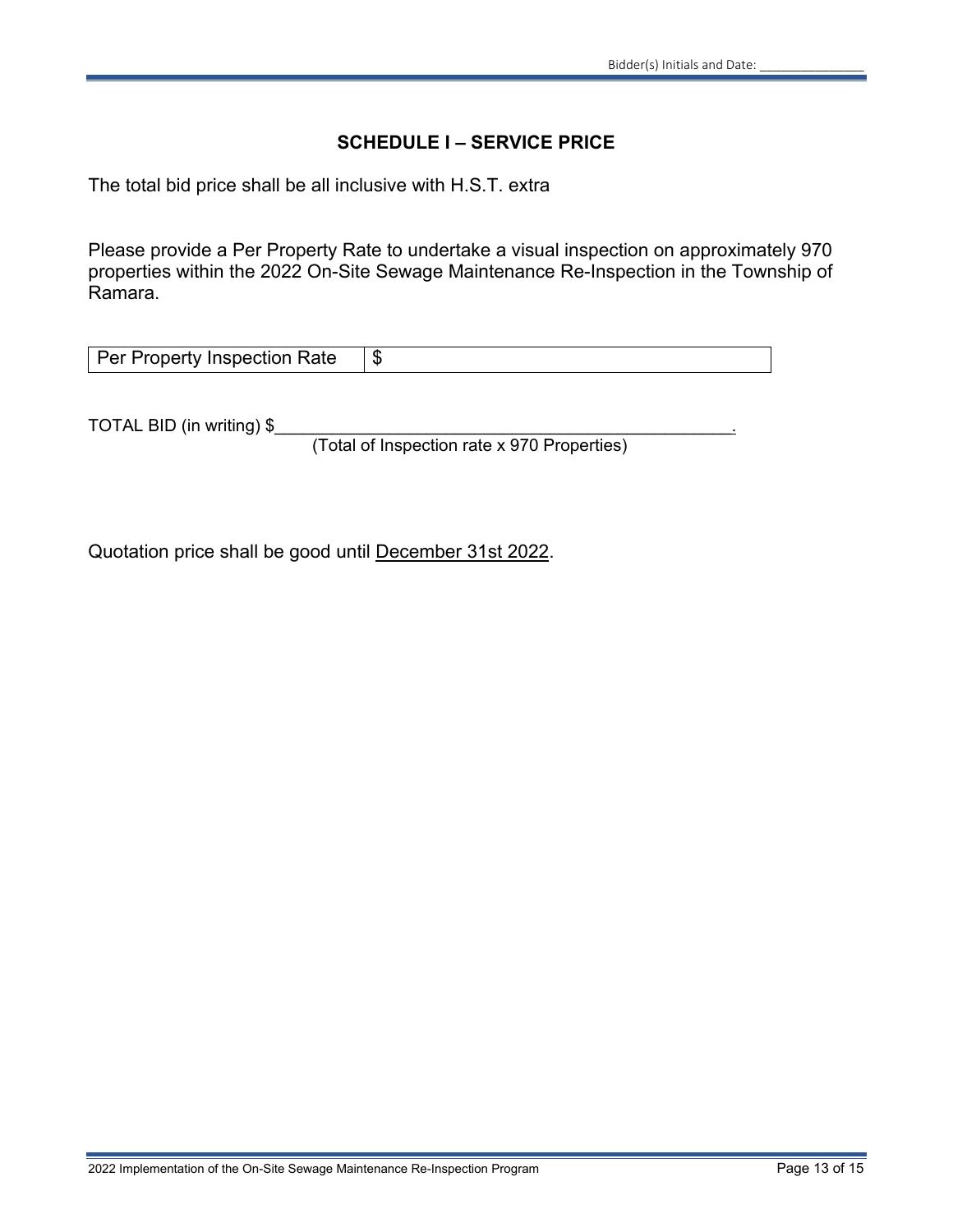# **SCHEDULE II – ABILITY AND EXPERIENCE FORM**

The Bidder shall provide below three (3) separate Customers **other than the Township** that have been provided services as specified herein for a previous three (3) year period from the issuance of this document.

| <b>REFRENCE #1</b>                         |  |
|--------------------------------------------|--|
| Customer                                   |  |
| <b>Contact Name &amp; Phone</b><br>Number  |  |
| Date of Contract                           |  |
| <b>Description of Services</b><br>Provided |  |
| <b>REFRENCE #2</b>                         |  |
| Customer                                   |  |
| <b>Contact Name &amp; Phone</b><br>Number  |  |
| Date of Contract                           |  |
| <b>Description of Services</b><br>Provided |  |
| <b>REFRENCE #3</b>                         |  |
| Customer                                   |  |
| <b>Contact Name &amp; Phone</b><br>Number  |  |
| Date of Contract                           |  |
| <b>Description of Services</b><br>Provided |  |

#### **REFERENCE RELEASE FORM**

I authorize the Township to contact the person and/or organization listed on the ABILTY & EXPERIENCE FORM, for the purpose of obtaining information relating to the bidder

The Township reserves the right to call references if in its sole discretion finds a need to do so.